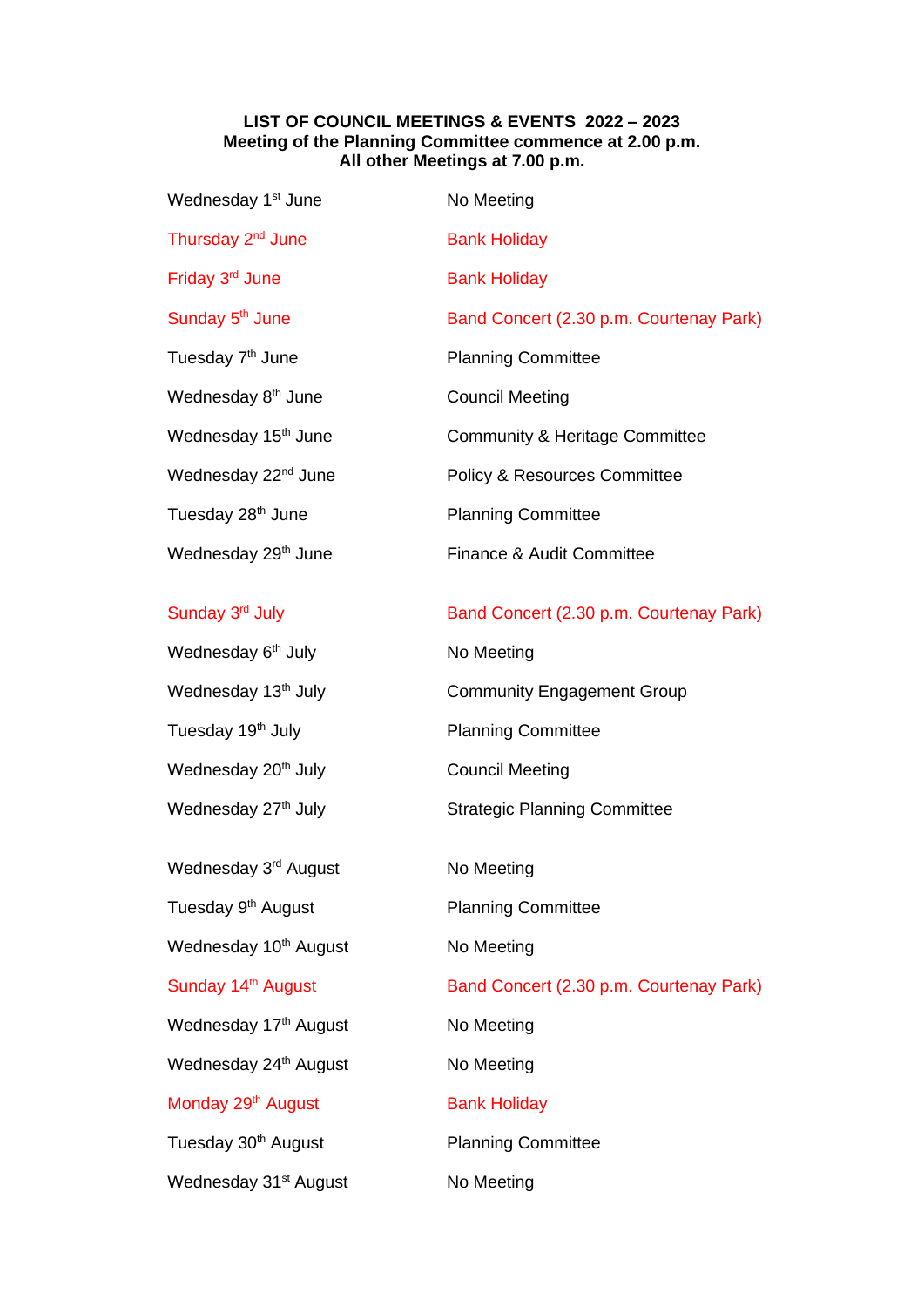Saturday 3<sup>rd</sup> September **Autumn Fayre** Wednesday 7<sup>th</sup> September Saturday 10<sup>th</sup> September Town Criers Competition Wednesday 14<sup>th</sup> September No Meeting Tuesday 20<sup>th</sup> September Planning Committee Wednesday 21<sup>st</sup> September Council Meeting Wednesday 28<sup>th</sup> September **Events Sub-Committee** Wednesday 5<sup>th</sup> October Tuesday 11<sup>th</sup> October Planning Committee Wednesday 12<sup>th</sup> October No Meeting Tuesday 1<sup>st</sup> November Wednesday 2<sup>nd</sup> November Wednesday 9<sup>th</sup> November Wednesday 16<sup>th</sup> November Council Meeting Tuesday 22<sup>nd</sup> November Planning Committee

Policy & Resources Committee Sunday 11<sup>th</sup> September Band Concert (2.30 p.m. Courtenay Park) Community Engagement Group Wednesday 19<sup>th</sup> October Community & Heritage Committee Wednesday 26<sup>th</sup> October **Policy & Resources Committee** Planning Committee Finance & Audit Committee Strategic Planning Sunday 13<sup>th</sup> November Remembrance Sunday Parade & Service Wednesday 23<sup>rd</sup> November Strategic Planning Saturday 26<sup>th</sup> November Christmas Lights Switch on Wednesday 30<sup>th</sup> November No Meeting

Victorian Evening

## Wednesday 7<sup>th</sup> December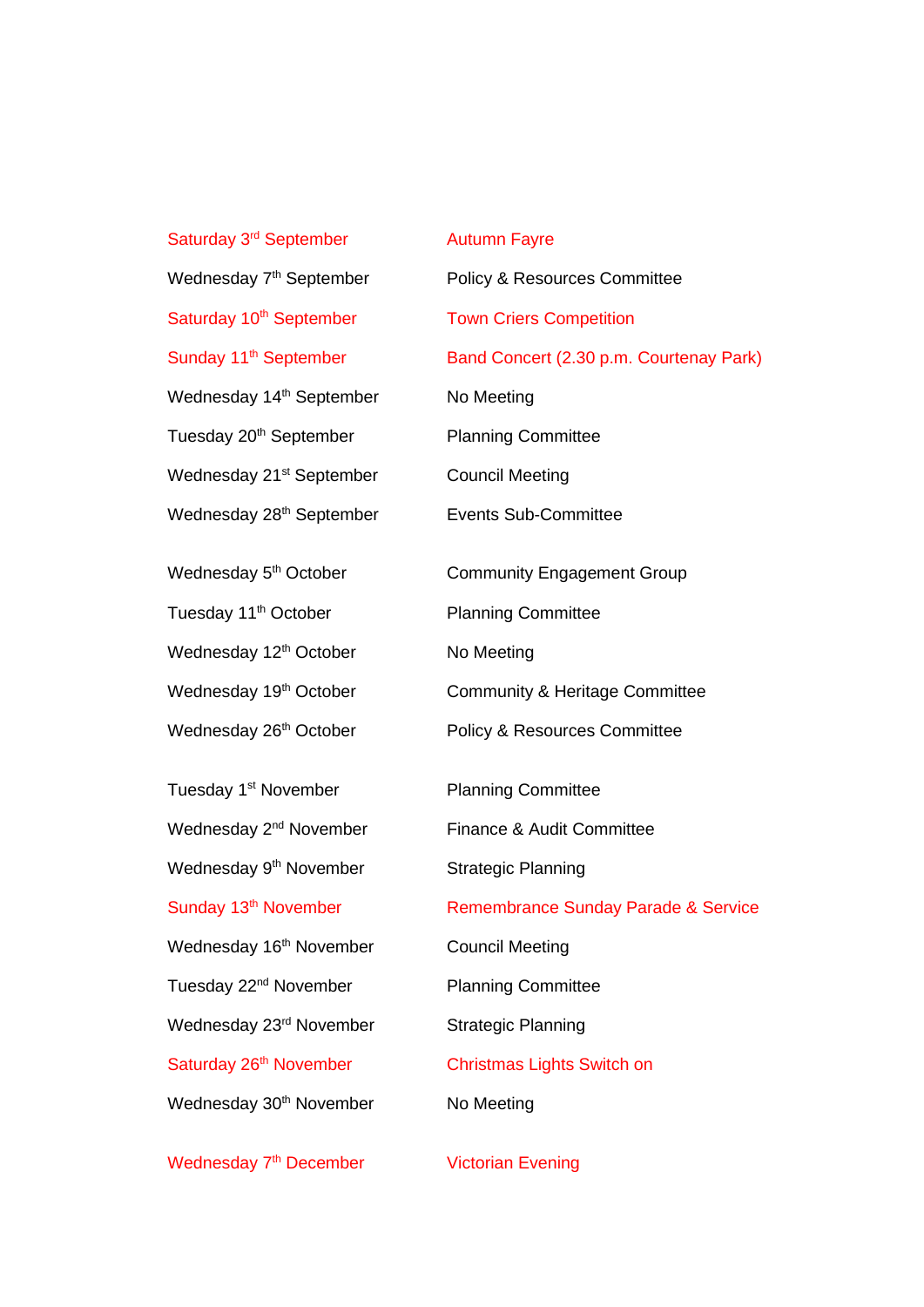| Saturday 10 <sup>th</sup> December  | <b>Doggy Carol Service</b>   |
|-------------------------------------|------------------------------|
| Tuesday 13 <sup>th</sup> December   | <b>Planning Committee</b>    |
| Wednesday 14 <sup>th</sup> December | <b>Lantern Parade</b>        |
| Wednesday 21 <sup>st</sup> December | <b>Mayor's Carol Service</b> |
| Thursday 22 <sup>nd</sup> December  | <b>Office Closes</b>         |

## **CHRISTMAS AND NEW YEAR BREAK – CLOSE MIDDAY THURSDAY 22ND DECEMBER TO TUESDAY 3RD JANUARY 2023**

| Monday 3 <sup>rd</sup> January      | <b>Bank Holiday</b>                       |
|-------------------------------------|-------------------------------------------|
| Tuesday 4 <sup>th</sup> January     | Office Re-opens                           |
| Wednesday 5 <sup>th</sup> January   | No Meeting                                |
| Tuesday 10 <sup>th</sup> January    | <b>Planning Committee</b>                 |
| Wednesday 11 <sup>th</sup> January  | Finance & Audit Committee                 |
| Wednesday 18 <sup>th</sup> January  | <b>Events Sub-Committee</b>               |
| Wednesday 25 <sup>th</sup> January  | <b>Council Meeting</b>                    |
| Tuesday 31 <sup>st</sup> January    | <b>Planning Committee</b>                 |
| Wednesday 1 <sup>st</sup> February  | <b>Community Engagement Group</b>         |
| Wednesday 8 <sup>th</sup> February  | <b>Community &amp; Heritage Committee</b> |
| Wednesday 15 <sup>th</sup> February | <b>Policy &amp; Resources Committee</b>   |
| Tuesday 21 <sup>st</sup> February   | <b>Planning Committee</b>                 |
| Wednesday 22 <sup>nd</sup> February | Finance & Audit Committee                 |
| Wednesday 1 <sup>st</sup> March     | <b>Events Sub-Committee</b>               |
| Wednesday 8 <sup>th</sup> March     | <b>Council Meeting</b>                    |
| Tuesday 14 <sup>th</sup> March      | <b>Planning Committee</b>                 |
| Wednesday 15 <sup>th</sup> March    | <b>Community Engagement Group</b>         |
| Wednesday 22 <sup>nd</sup> March    | <b>Allotments Group</b>                   |
| Wednesday 29 <sup>th</sup> March    | <b>Community &amp; Heritage Committee</b> |